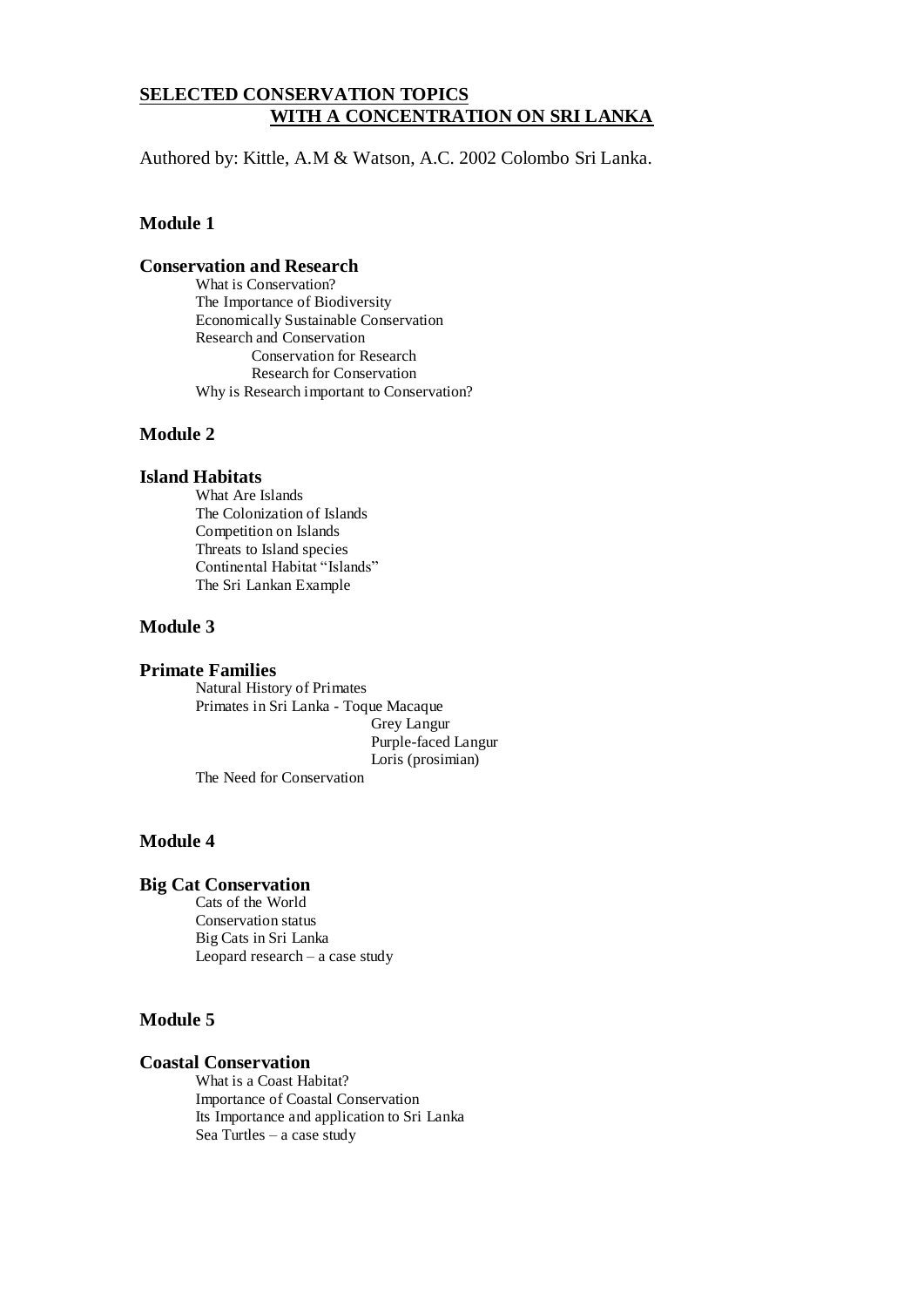## **Module #1**

# **Research and Conservation**

### Content:

| What is Conservation?                                                                                    | Page 1               |
|----------------------------------------------------------------------------------------------------------|----------------------|
| The Importance of Biodiversity                                                                           | Page 2-3             |
| Basic Attitudes towards living diversity -<br>$Table - 1$                                                | Page 3               |
| <b>Economically Sustainable Conservation</b>                                                             | Page 4               |
| Moneterizing Biodiversity- Box 1                                                                         | Page $4-6$           |
| <b>Research and Conservation</b><br><b>Conservation for Research</b><br><b>Research for Conservation</b> | Page 6-7<br>Page 7-8 |
| Why is Research important to Conservation                                                                | Page 9 - 10          |
|                                                                                                          |                      |

References

## **What is Conservation?**

The term "conservation" has become popular over the last half century and its constantly evolving definition mirrors its shift towards the center of conventional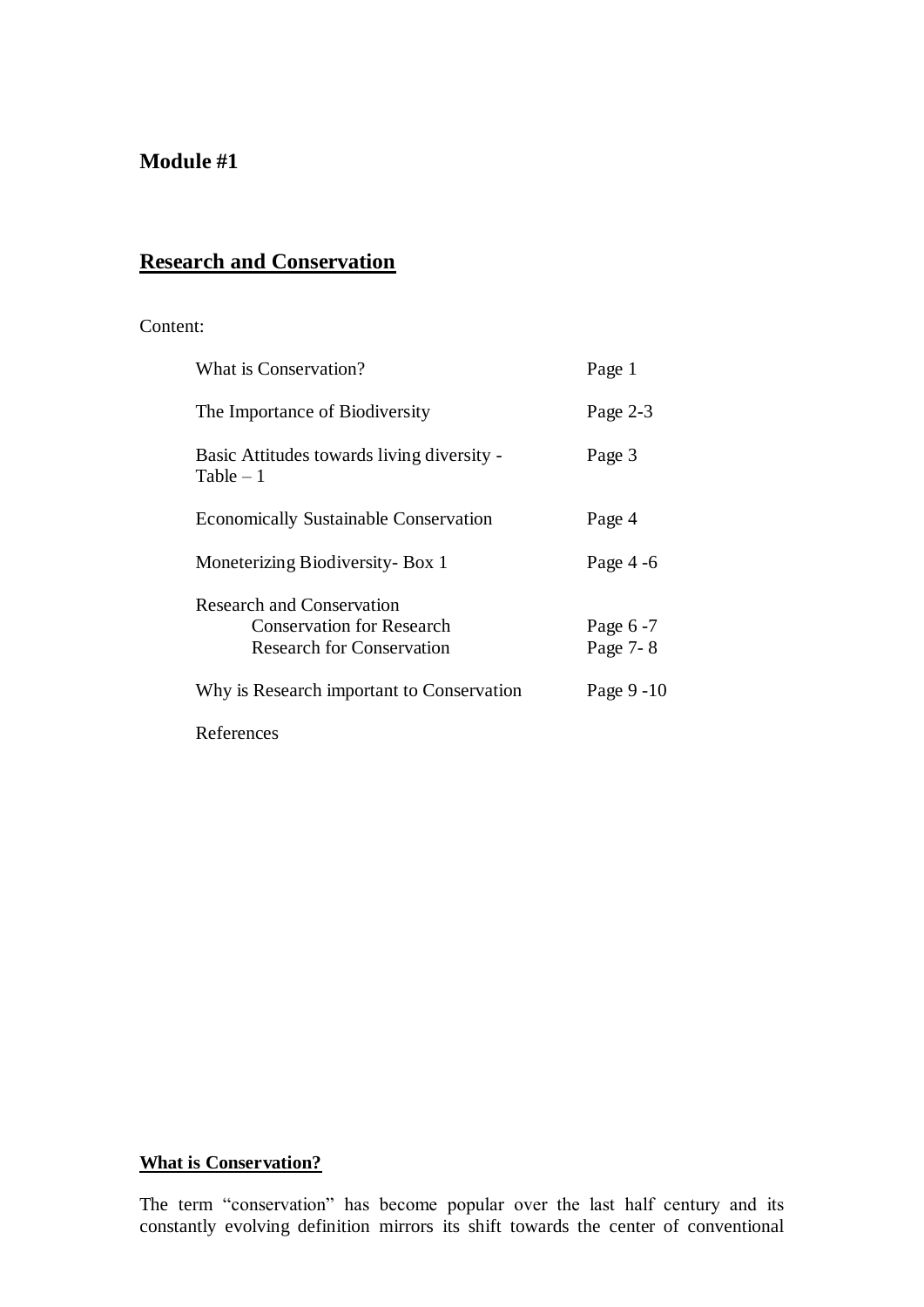thought processes. Early on the word "conservation" was mostly used in connection with the preservation of the status quo through ecosystem protection. It was a word applied to selected habitats, particular floral or faunal populations or "wild" spaces mostly for the purpose of outdoor recreation. More recently, however, the term has become less restricted in its application and has been transformed into something akin to an attitude, which has been extended to all resources. It is closely linked with the phrase "sustainable development" to emphasize a way of thinking that is both ancient in origin and modern in application.

For societies living intricately entwined with the natural world and relying upon it in its primary form for all aspects of daily life, ensuring that what is taken from the system today will not overburden the system tomorrow is second nature. While it is foolhardy to imagine that all early societies were in perfect harmony with their environments, it is true that in all successful long-term societies some form of balance with the natural world was enacted. It had to be, to ensure the survival of the society. There were no written rules regarding this balance, in fact in most cases it seems to have been an almost subconscious or natural phenomenon emerging from the fact that beings did not elevate themselves above the system as they often do today, but functioned as an integral part of the greater ecological whole.

In modern parlance "conservation" might be defined as an operational system of management of the biosphere that encourages it to yield the greatest sustainable benefit to the present generation without decreasing its potential to meet the needs of future generations. This notion was clearly stated many years ago by a native leader from the West Coat of the modern United States, when he stated that "we have not inherited the earth from our parents, we have borrowed it from our children". So the term, once used passively to express the hands-off preservation of things, has evolved into a much more active expression denoting protection, maintenance and enhancement of the environment in general. Furthermore it emphasizes the sustainability of all future development and the avoidance of any action deemed irreversible, especially with regards to living resources. This is a patently anthropocentric and utilitarian view, which in some ways limits the general application of the term but at the same time, perhaps, is impossible to avoid.

Now that the term "conservation" has been clarified, the question remains as to why it is really important. What does it really mean to say an ecological system must maintain its potential to meet the needs of future generations? How can this concept be quantified so that it has resonance from a practical perspective?

Focusing upon the conservation of biodiversity (individuals, populations, species, ecosystems), it is possible to break this potentially overwhelming concept down to an array of component parts. To begin with, it is important to have a clear understanding of the foundation theory. The term 'biodiversity' means slightly different things to different people but through the amalgamation of terms and definitions it can reasonably be stated that it is the variety and variability of composition, structure and function between and among living resources and the ecosystems in which they occur. This variety and variability includes the diversity of species and genetic material.

### **The Importance of Biodiversity**

The reasons why this concept of biodiversity is important are numerous. It is convenient to characterize biodiversity loss as having two distinct effects: Ecologic and economic.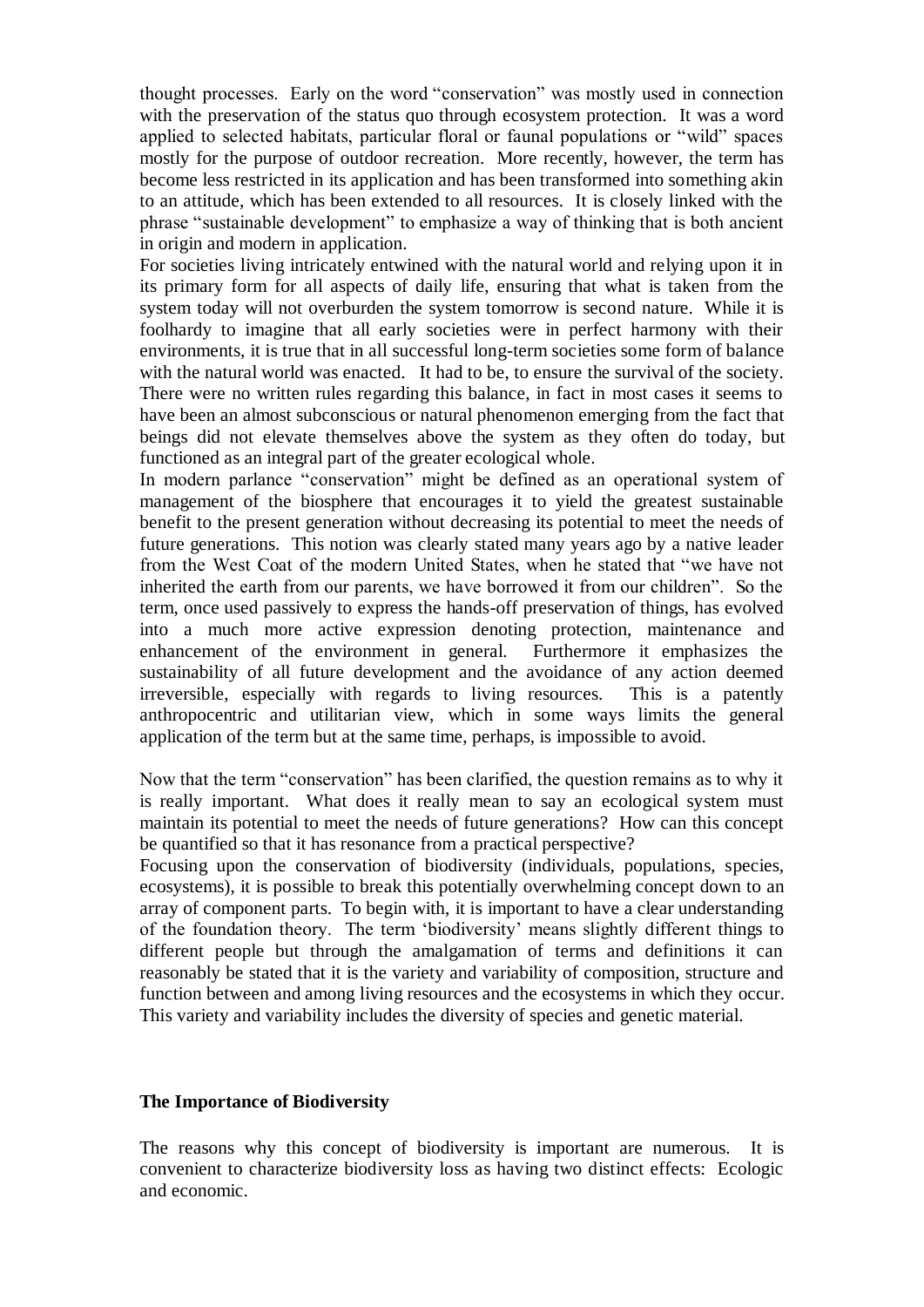1. The ecological effects of biodiversity loss are viewed in terms of the longterm stability of the natural environment. It is an established ecological principle that, in very general terms, a minimum number of species is required to develop the cyclic relations between plants (producers), animals (consumers) and micro-organisms (decomposers) that enable an ecological function to be sustained. While it has yet to be determined precisely what this minimum number is it is certain that most systems are complex and require numerous interactions at all levels for stability.

Another key factor relating to the ecological importance of biodiversity is the preservation of ecosystem resilience. It is possible to define resilience as the "degree to which an ecosystem's structure and long-standing composition can be disturbed and yet retain or return to its original features" (Fielder and Jain, 1992). According to the U.S. National Research Council, the maintenance of these ecological functions is paramount for future human welfare as the human species is inextricably linked to these functions via the process of evolution. Loss of diversity and the subsequent eco-systemic changes could impact this process immensely.

2. The second major realm affected by the loss of biodiversity is the economic realm. The direct economic value placed on biodiversity can be further sub-divided into two categories: Consumptive use value and productive use value. The first of these refers to aspects of biodiversity that are used by local people for their own wellbeing and are not sold on a national or international market. This consumptive use value category includes some fuel-wood, vegetables, fruit, meat, medicine and building materials. On the other hand, productive use value refers to those aspects of biodiversity that are extracted from the wild and subsequently sold on a national or international market. This category includes some fuel-wood, construction timber, ivory, animal fodder, seaweed, beeswax, petroleum substitutes, pharmaceuticals and many, many more items.

The indirect economic benefits that biodiversity holds for the human inhabitants of this planet are almost too many to contemplate however some are more obvious than others. The primary one of these is revenue generated from tourism (see below).

In a particularly ambitious attempt to quantify economically the worth of ecosystemic functions Robert Costanza et al. (1997) assigned market price dollar values to these functions. The results (Box 1) clearly show just how much the earth's "commons" are being taken for granted.

### **Box 1:**

## "Moneterizing Biodiversity"

The present global reality is that all things boil down to economic feasibility. The bottom line is that all decisions relating to every aspect of life - from social welfare to healthcare to transportation to immigration to conservation - are judged in terms of monetary units (usually US \$). With the rapid rate of "globalization" bringing this concept and all of its attendant structures into every corner of the planet, it seems that the only way to justify any action is by proving its mettle in economic terms. This battle is being waged throughout the world quite successfully, however it is sometimes very difficult to find a common denominator that allows for economic comparisons to be made. For example, it is possible to estimate roughly the economic worth (if not the symbolic worth) of a wild elephant in Sri Lanka by taking into consideration the revenue generated from wildlife tourism, the costs of maintaining national parks etc., but how does one put a value on a wave breaking off the Sri Lankan coast?

According to Costanza et al. (1997) this wave is part of a larger "ecosystem service" which is essentially a flow of material, energy or information from natural sources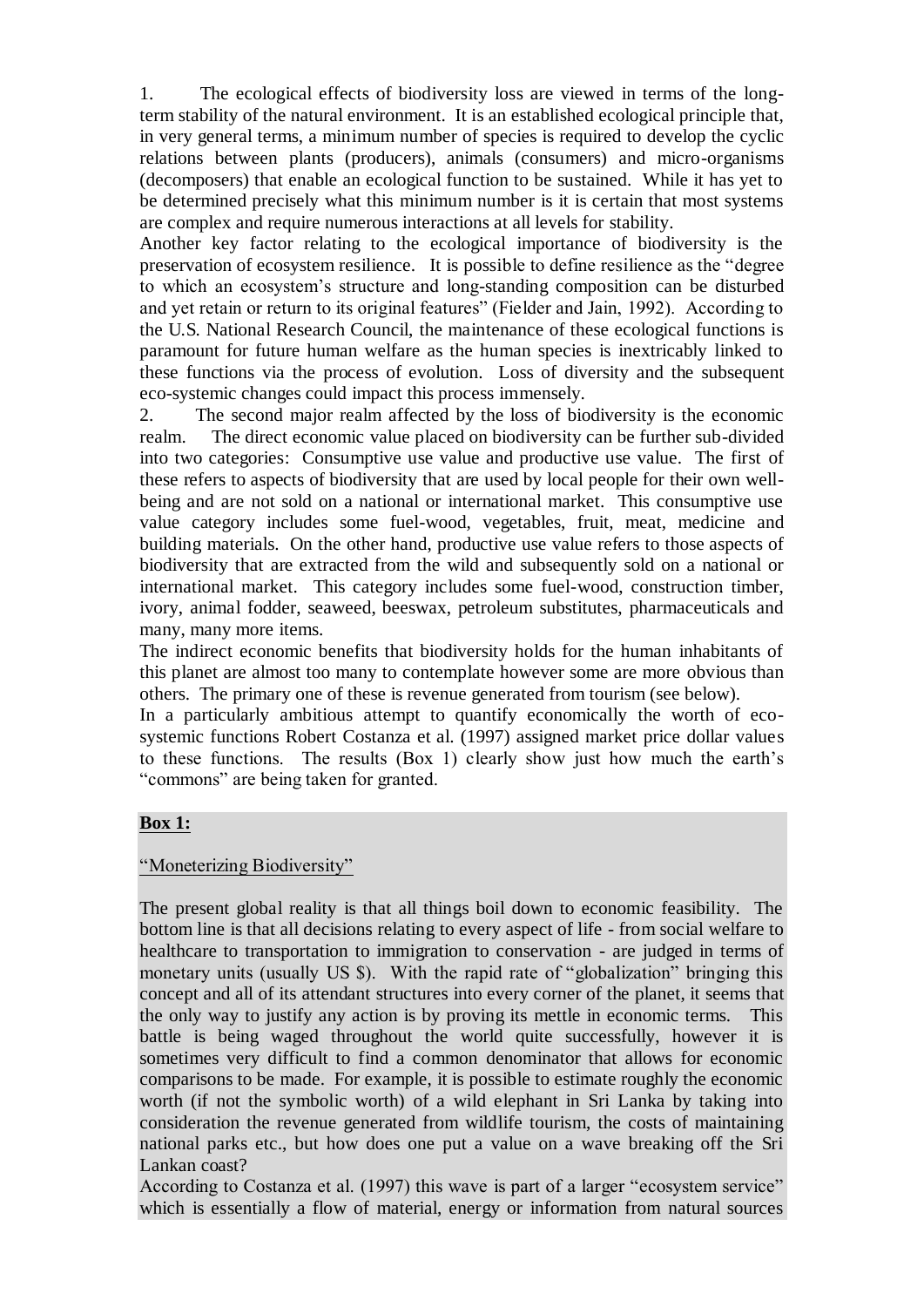that combine with manufactured and human services to produce human wealth. Or, more generally, an ecosystem function that is critical to any of the earth's life support systems and contributes to human welfare. Historically these services, such as nutrient cycling, gas migration and soil formation have been ignored or inadequately quantified in economic terms. Applying quantitative values to various goods and services across different ecosystems is far from easy but the team made an attempt using a relatively straightforward valuation technique. This technique utilizes the "willingness to pay" as an economic judge by which value can be assigned to a natural process. For example, in a forest environment it might be possible to determine that a given ecological process increases the value of that forest's timber on the world market by \$25/hectare. Therefore that function is "worth" \$25/hectare. When this is added to the aesthetic or recreational value of the forest the total worth increases. Costanza et al. used this technique across continents and systems in an effort to come up with a grand and comprehensive valuation table for all major ecological functions.

The results, while necessarily composed of rough estimates, are intriguing:

- 1. The earth's myriad ecosystems provide approximately US\$ 33 trillion in services annually. This is almost twice that of global Gross National Product.
- 2. Most services are outside current market valuation systems and therefore presently have no economic value. Examples of this are gas regulation "worth" US\$ 1.8 trillion/year, waste treatment "worth" US\$2.3 trillion/year and the most valuable of all, nutrient cycling "worth" a staggering US \$ 17 trillion/year.
- 3. Marine ecosystems are the most productive accounting for 63% of the total with coastal marine systems making up 80% of that total or  $\sim$  50% of the whole. Terrestrial ecosystems account for the remaining 37% with forests and wetlands being the most "valuable" of those systems.

This is not to say that the way forward is to assign financial values to everything for it has already been proven that making decisions based on market analysis does not always lead to the furtherance of conservation. However it does effectively underscore the importance of eco-systemic functions that are too often overlooked or simply taken for granted. One area into which this type of biodiversity valuation might be incorporated is the cost-benefit analyses of development plans. Currently it is the development proposal that is given the benefit of the doubt whilst those concerned for its effect on the environment are required to prove their case. This can be seen in many Environmental Impact Assessments (EIA's). By acknowledging the importance of ecosystem services it is theoretically possible to switch that burden of proof, making the developer responsible for justifying the proposed development.

These economic and ecologic reasons for promoting the conservation of the earth's biodiversity are not enough according to everyone and there are those who champion the notion that the aesthetic and spiritual value of biodiversity are of prime importance. The aesthetic value of biodiversity to the human species is a central concept in the work of varied parties from internationally esteemed biological science writers like Edward O. Wilson to the U.S. National Research Council (1992). Professor Stephen Kellert goes even further than this in positing that there are nine (9) basic values of, or attitudes towards, nature and living diversity (Table 1).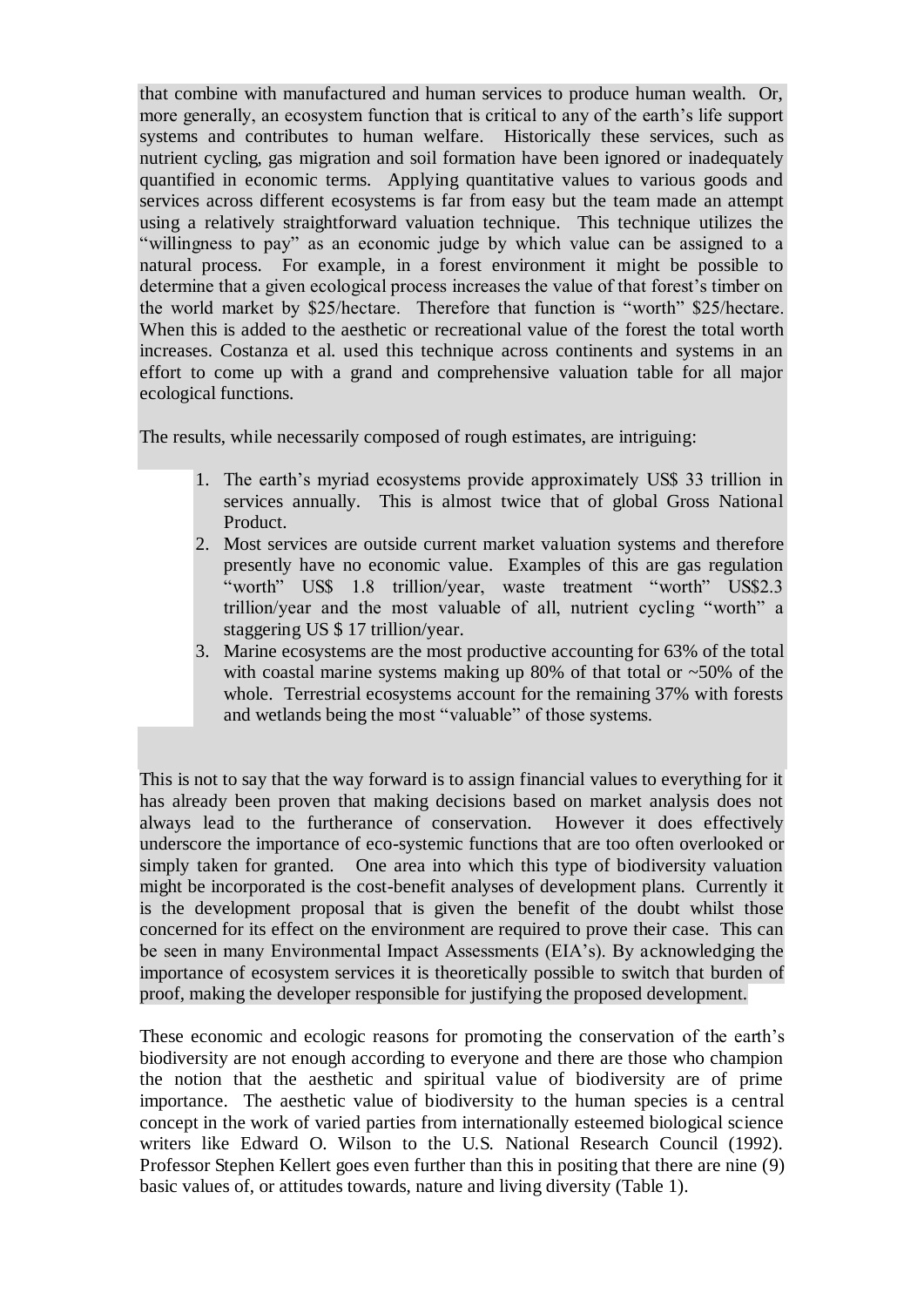Although most scientists would stop there, limiting the value of biodiversity to human perceptions and benefits is not universally accepted. Vandana Shiva (1993) states that putting value on biodiversity only as a raw material comes from an anti-nature standpoint. Following from this belief the case can be made for conserving natural biodiversity based on the intrinsic worth of ecosystems, most practically because of the historically transitory nature of utilitarian values.

Recognizing both the direct and indirect material benefits that the preservation of biodiversity holds for the human species is essential for underscoring the immediate commitment that is needed for this preservation. However, anthropocentric views and values are not enough on their own. Ecosystems and their various functions, structures and compositions need to be valued intrinsically if any long term solutions to the problem of the earth's dwindling biodiversity are to be found.

| <b>Basic Attitudes Toward Living Diversity</b> |                                                                                                                                                                                           |  |  |  |
|------------------------------------------------|-------------------------------------------------------------------------------------------------------------------------------------------------------------------------------------------|--|--|--|
| <u>Term</u>                                    | Definition                                                                                                                                                                                |  |  |  |
| Naturalistic                                   | Primary interest and affection for wildlife and the<br>outdoors                                                                                                                           |  |  |  |
| Ecologistic                                    | Primary concern for the environment as a system and<br>for interrelationships between wildlife species and<br>natural habitats.                                                           |  |  |  |
| Humanistic                                     | Primary interest and strong affection for individual<br>animals, particularly pets. Regarding wildlife, focus on<br>large attractive animals with strong anthropomorphic<br>associations. |  |  |  |
| Moralistic                                     | Primary concern for the right and wrong treatment of<br>with<br>animals.<br>strong<br>opposition<br>to<br>presumed<br>exploitation and cruelty toward animals.                            |  |  |  |
| Scientistic                                    | Primary interest in the physical attributes and biological<br>functioning of animals.                                                                                                     |  |  |  |
| Aesthetic                                      | Primary interest in the<br>artistic<br>symbolic<br>and<br>characteristics of animals.                                                                                                     |  |  |  |
| Utilitarian                                    | Primary concern for the practical and material value of<br>animals or the animal's habitat.                                                                                               |  |  |  |
| Dominionistic                                  | Primary interest in the mastery and control of animals,<br>typically in sporting situations.                                                                                              |  |  |  |
| Negativistic                                   | Primary orientation an avoidance of animals either due<br>to indifference, dislike or fear.                                                                                               |  |  |  |

Table 1 - Basic Attitudes Towards Living Diversity

*Source: Reprinted directly from Keller, Dr. Stephen R., and Dr. JulieDunlap,1989,"Informal Learning at the Zoo: A Study of Attitude and Knowledge Impacts".*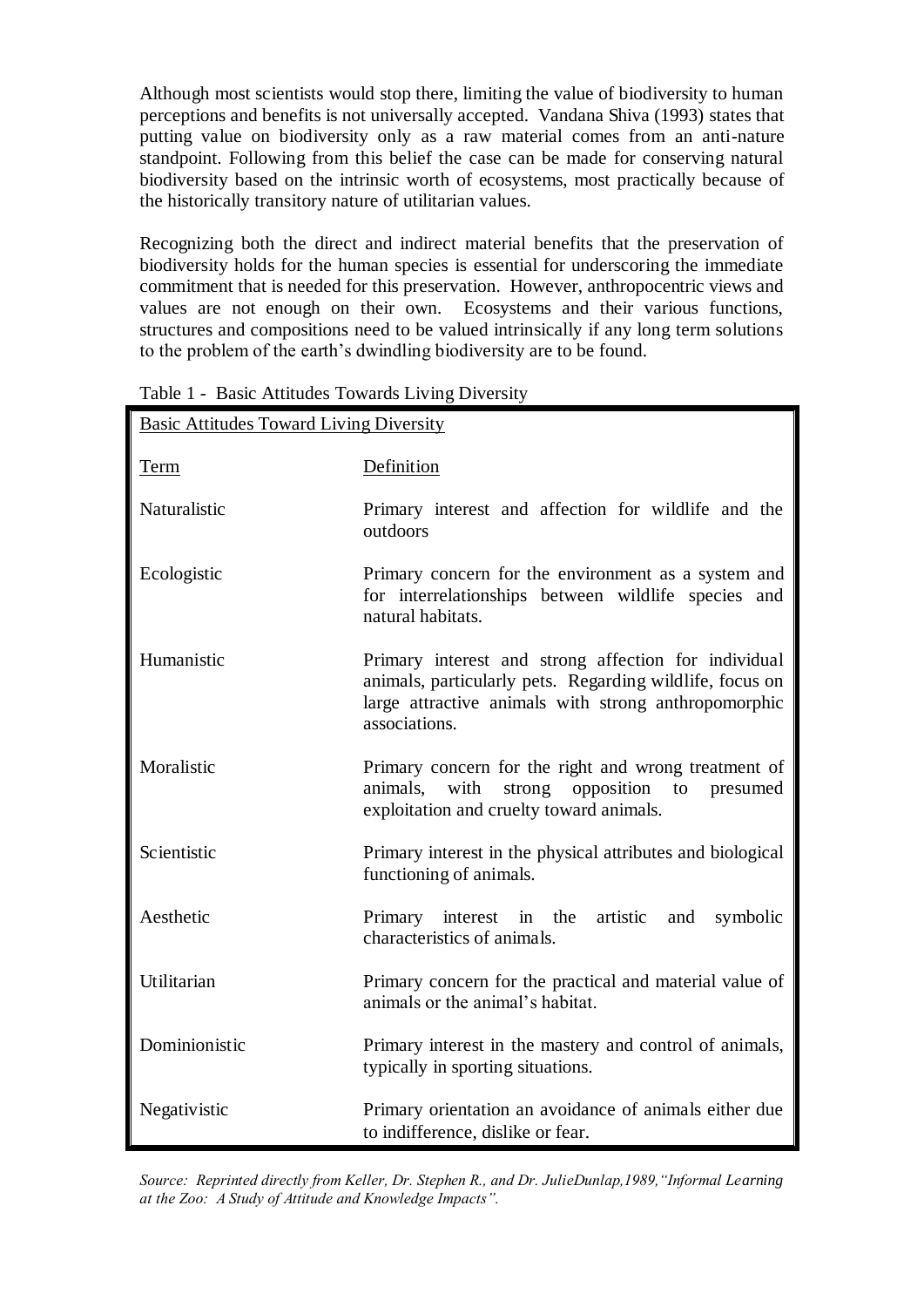### **Economically Sustainable Conservation**

The conventional wisdom of today indicates that any conservation strategy that has the potential to succeed must include substantial efforts to bridge the gap between people and the wildlife with which they share their land (Anderson and Grove, 1989). This means that any program that is initiated must have the participation and cooperation of the rural peoples whose lives it will invariably affect. In modern society this generally means that for wildlife to be actively preserved it must provide an economic benefit to local communities.

The advantages of a healthy and vigorous wildlife population in Sri Lanka are already in evidence. One example is Yala National Park, a prime tourist destination in the country. Attracting over 200 000 visitors per year, both local and foreign, it brings in nearly Rs.30 million annually and provides year-round employment for local people as guides, rangers and within the hospitality industry (Management Plan, YPAC Report, 1997). While still in its infancy this sector has tremendous potential if, and only if, properly managed. At present however, this income is simply incorporated into the government treasury without due consideration as to where it was generated. As a result the impressive economic worth of the country's wildlife is largely ignored. The wildlife sector in turn, tends not to be adequately financed for conservation purposes, as it is not thought to be financially valuable enough to merit consideration.

There is a saying in East Africa that has evolved from the successful conservation of the region's wildlife through tourism, "Wildlife pays, so wildlife stays". To make wildlife "pay" in Sri Lanka it is the nature tourism industry that needs to be bolstered and it is the so-called "charismatic mega fauns" such as the elephant and leopard that tourists pay to see. Already there is a small but dedicated group of local tourists who visit Yala National Park almost exclusively because of its visible leopard population. Meanwhile foreign tour groups on specialized leopard safaris began operation in 2002 and, as can be seen in India and Nepal with tiger tours, this niche market can have tremendous economic benefits. There is, however, a fine line between tourism aiding conservation and tourism feeding off and negatively affecting conservation. It is, and has to be, a carefully controlled scenario that will ensure the positive side for conservation.

Examples abound of how scientific research has aided in the development and implementation of conservation strategies that create positive economic feedback both to local communities and entire nations. In Kenya, for example, US\$450 million is generated each year by the nation's national parks. That means that each lion is worth US\$27 000 per year! In Costa Rica, a nation similar to Sri Lanka in offering a mix of habitats and a wealth of wildlife, nature tourism now ranks as the country's leading source of income. To ensure that this tourist boom continues the right way, the government has set aside 30% of the land area for conservation. Perhaps the most direct example of a happy marriage between research and tourism is Ecuador's Galapagos Islands. Ostensibly a strictly protected environment utilized by international researchers and a limited number of high paying tourists, these islands contribute over US\$180 million annually to the Ecuadorian economy (The Nature Company, 1996). Of course none of these examples is perfect but they do provide evidence that economically sustainable conservation is a viable option.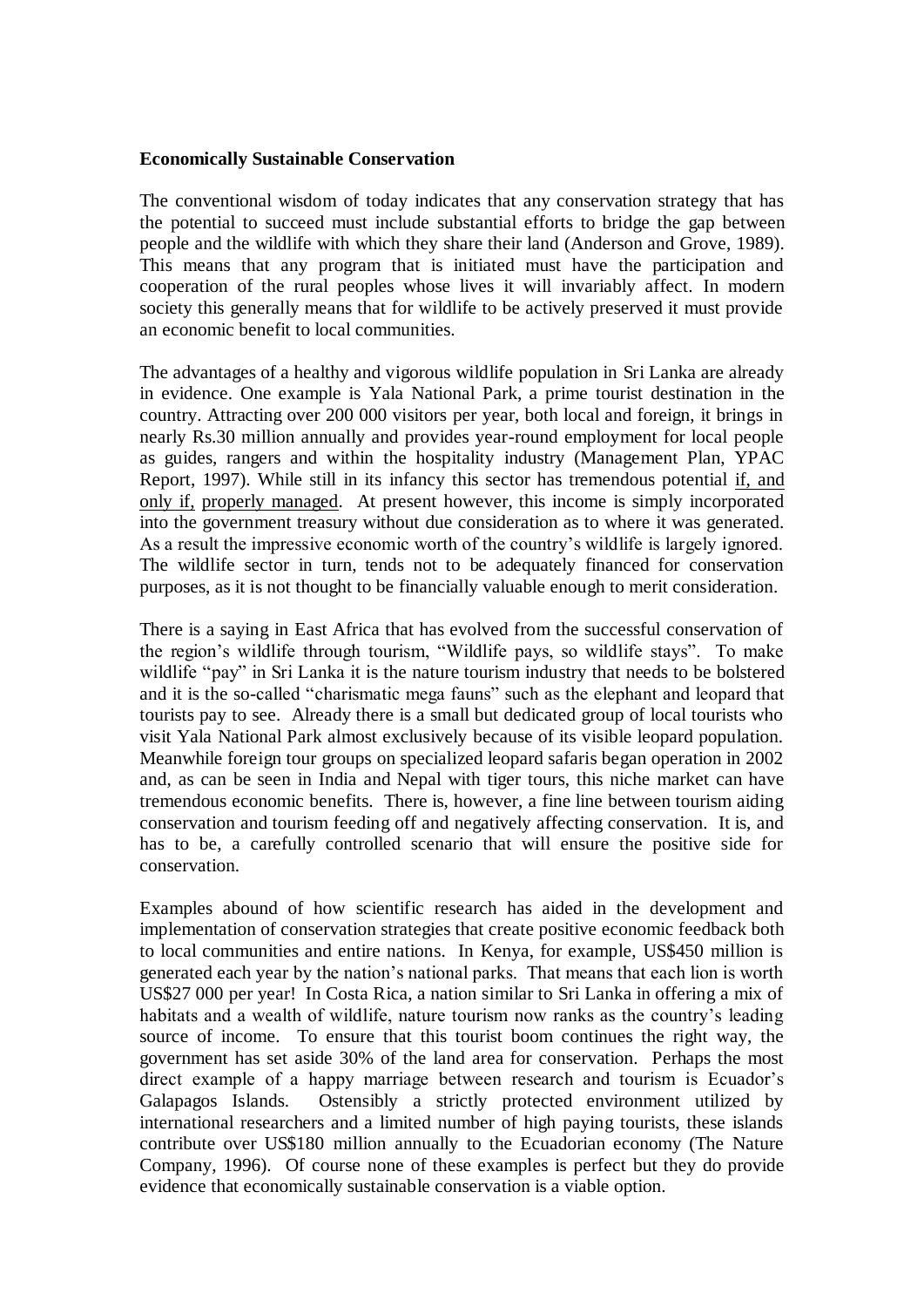### **Research and Conservation**

Like the term "conservation", the relationship between research and conservation has gone through an evolutionary process within the last half century. Originally research was done purely to satisfy humankind's tremendous thirst for knowledge. The answers gleaned were enough on their own to justify the work being carried out and had no greater application even if they did occasionally have greater meaning. The Greeks innovated the practice on a more or less formal scale with Aristotle's methods of scientific inquiry. This empirical system was further developed into a rigid school of thought that mimics a tree in that it contains a strong and central trunk from which numerous branches have sprung (and sometimes fallen) over the course of time. The scientific method is now firmly ensconced as the standard procedure for many avenues of academic pursuit and has become something akin to a religion for millions. As scientific research became more accepted and widespread it also became much more application oriented. Medical researchers began conducting studies focused on cause and effect; aeronautical engineers began studying bird flight not for its own interest but in order to construct better machines for human usage. Wildlife research has gone through similar changes. Charles Darwin and Alfred Wallace are commonly credited with instituting the concept of field biology in the course of their attempts to understand evolutionary processes. Once the intriguing notion of evolution gained acceptance most wildlife research was conducted in this vein, the attempt being to come to terms with the incredible theory. It wasn't really until the 1960s that conservation began being tied in with research and even then it was as a by-product of the initial research and not a reason for the research itself. There are three internationally renowned research projects that display the link between conservation and research and in fact clearly demonstrate the subtle change in the relationship of the two concepts from "conservation for research" to "research for conservation".

### Conservation for Research

Louis Leakey was a British-Kenyan paleo-anthropologist, well known for his exhaustive and important investigations into the history of human evolution, particularly his excavations in Tanzania's Olduvai Gorge. His fascination with human ancestry extended to the evolutionary links between human beings and their closest living relatives, the great apes. In an effort to learn more about the links between humans and apes he was instrumental in the implementation of three research centres run by three remarkable women – Jane Goodall, Dian Fossey and Birute Galdikas.

Jane Goodall, a British ethologist, was Leakey's first protégé. In 1960 she started the Gombe Stream Chimpanzee Reserve on the shores of Tanzania's Lake Tanganyika. The focus of her work was chimpanzee behaviour and social structure and the impetus could be found in anthropological theory and evolutionary biology. Regarded as a pioneer of modern fieldwork, Goodall exposed to the world many of the mysteries of chimpanzee life while at the same time developing a great fondness for her study subjects. Along with fascinating insights into chimpanzee social structure her study was the first to formally document tool usage in a non-human population. This very visible link between humans and apes helped to forge a much more compassionate attitude towards chimpanzees. During the course of her 10 years of fieldwork at Gombe, Goodall became increasingly concerned about the plight of the chimpanzees from extensive poaching and habitat destruction and in 1977 began the Jane Goodall Institute for Wildlife Research, Education and Conservation. Here, therefore, was a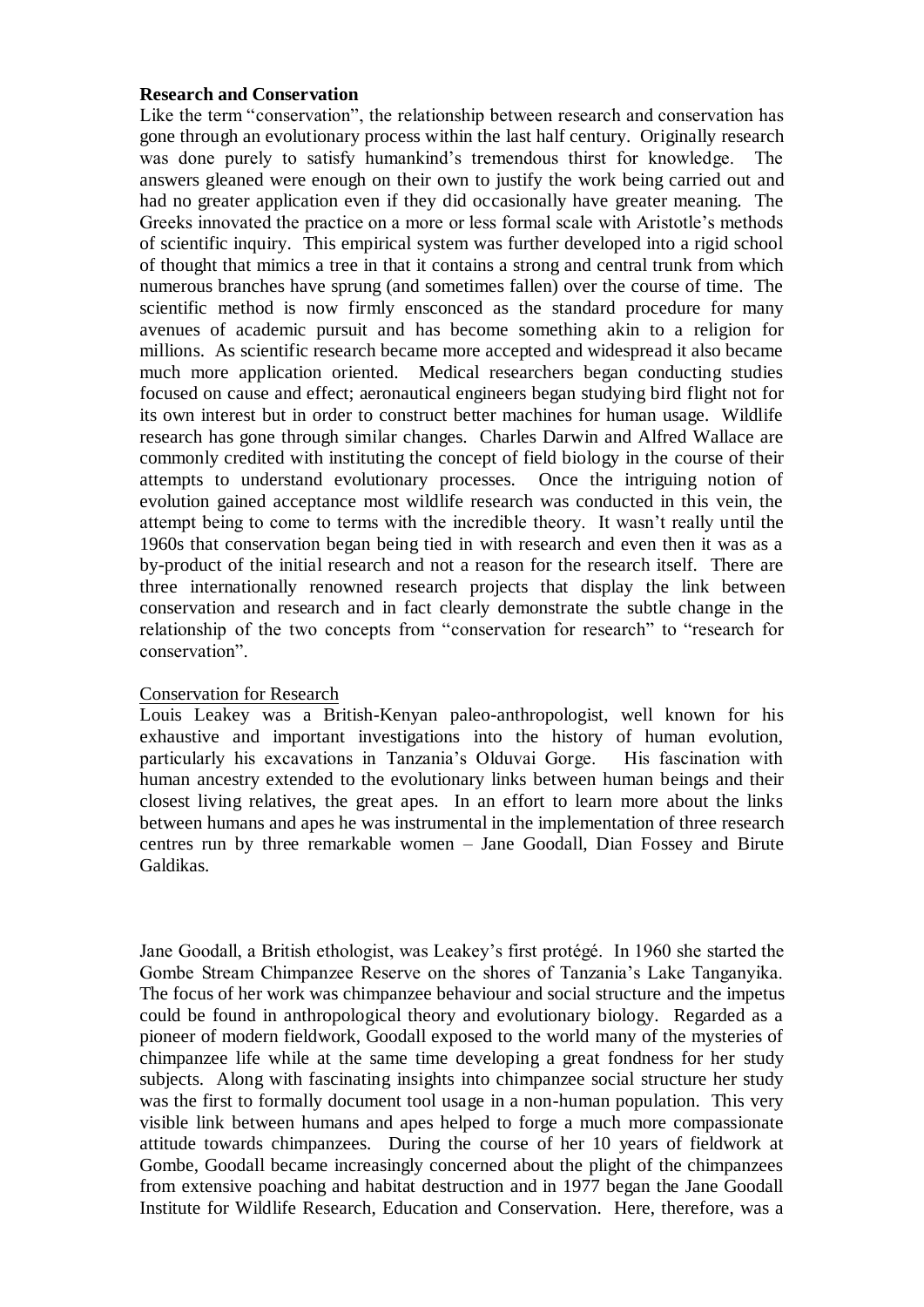direct link between research and conservation and while originally the conservation thrust was in aid of her research subjects the pattern inexorably shifted towards research centered upon answering questions relating to future conservation of the chimps. Today there are chimpanzee sanctuaries, set up by Goodall, in four African countries for the care and rehabilitation of orphaned chimps.

The work of American zoologist, Dian Fossey's followed a somewhat similar path beginning with the implementation of the Karisoke Research Centre in 1967. Her study subjects were the gorillas living in the Virunga mountains of Rwanda and Zaire (now the Democratic Republic of the Congo) and from them she learned a tremendous amount about gorilla social hierarchy, diet and behaviour. It was from this 18-year study that Fossey was able to dispel the long-standing myth which attributed a fierce and aggressive nature to mountain gorillas. The more she learned about these gentle, peaceful beings the more concerned she grew about their future welfare. While the chimpanzees of Gombe were often killed for their flesh as well as the pet trade, the mountain gorillas of Virunga were hunted to satisfy a more obscene desire. Incredibly enough, the hands of gorillas were gaining a fashionable reputation as ashtrays in the world's wealthy circles! As a result, dismembered carcasses littered the lush, tropical hills around Karisoke causing the passionate Fossey to change the focus of her efforts from pure research to aggressive conservation. Possibly her efforts were too aggressive as Dian Fossey was murdered in 1985 in her camp, probably by poachers with whom she had waged a personal battle. While the origin of her research was to investigate links between humans and apes, the blossoming realization concerning the plight of the gorillas caused a shift in the research paradigm towards conservation-oriented studies.

The last of Louis Leakey's proteges is the Canadian anthropologist Birute Galdikas who has studied orangutans in the Central Indonesian island of Borneo since 1971. The pattern that Galdikas's research has followed is almost exactly parallel to both Goodall's and Fossey's. It began with the intention of studying the great apes with an eye to the past and evolution, inevitably changing focus towards the future and conservation. Like her two contemporaries, Galdikas has been successful in highlighting the plight of her research subjects and has been instrumental in pushing the Indonesian government into changing the Tanjung Putting Reserve into a National Park. She is also the director of the Orphaned Orangutan Education and Care Centre and an ardent anti-logging protestor on behalf of her voiceless charges.

These three dedicated professionals were largely responsible for making popular the concept of conservation as an end unto itself. As a result of this academic and professional awakening there has been a radical shift in both goals and methodologies regarding wildlife research with much more emphasis being placed on studies that focus upon an increased understanding of species or population dynamics in an effort to ensure future protection. The academic field of conservation biology might be a new one but it has spread far and wide in terms of both popularity and acceptance and there are now numerous conservation-oriented field studies around the world working towards guaranteeing a future for the earth's biodiversity. To add to that, like the great ape studies previously mentioned, almost all research that does not specifically focus upon conservation now has offshoots aimed in that direction.

Table 2: The evolution of research focus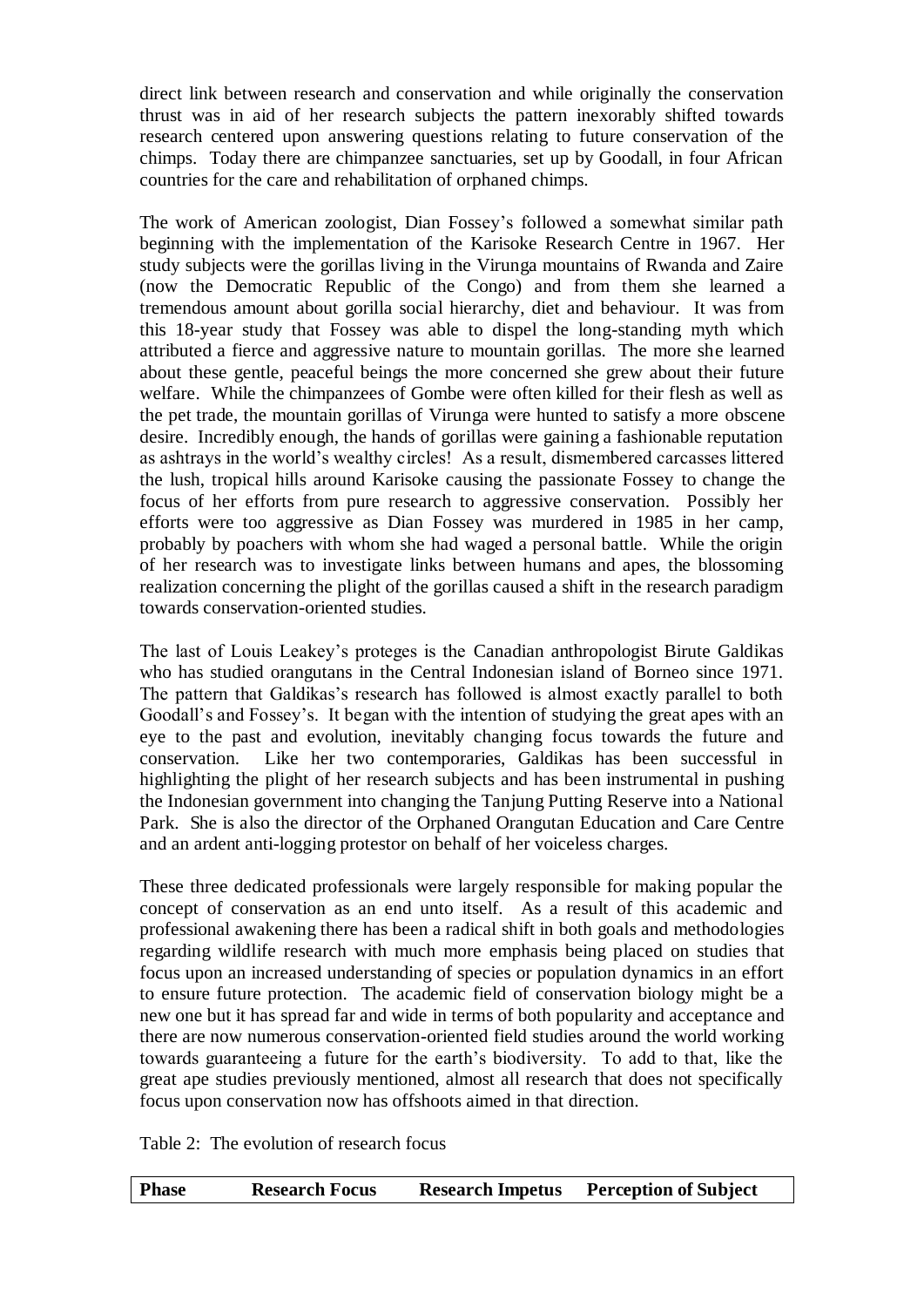| Early  | Anthropology<br>Evolutionary biology               | Interest in link $b/w$<br>general evolution            | As ancient relatives of<br>humans and apes and humans and/or as time<br>indicators of the earths<br>evolution |
|--------|----------------------------------------------------|--------------------------------------------------------|---------------------------------------------------------------------------------------------------------------|
| Middle | <b>Behavioural</b><br>Life History                 | Concern for research As valued research<br>population. | subjects and individuals.                                                                                     |
| Late   | <b>Behavioural</b><br>Life History<br>Conservation | Concern for the future As beings with an               | of species as a whole intrinsic right to exist                                                                |

### Research for Conservation

Many research projects around the world are now focused on conservation with that being the very reason for the study's existence. This is a radical change from the days when research was solely carried out to increase the wealth of human knowledge. Often it was researchers in the field, focusing upon one aspect of scientific inquiry or another that would "discover" the threat to a particular place or population. From this realization of the endangered status of the ecosystem or species would spring new research aimed expressly at investigating the situation with an eventual goal of resolving the problem. This is exactly what occurred both in India with the tiger and in China with the panda bear.

Indian scientists began to uncover the extent of the decline in tiger populations across the country in the late 1960s and brought their disheartening discovery to the attention of the Indian government. In 1973, due to the acceptance of this threat by Prime Minister Indira Gandhi and an impressive resolve to do something about it, Project Tiger was born. The aim of this far-reaching initiative was to learn as much about the tiger as possible and use the information to improve its future protection. Thanks to a concerted, country-wide effort and massive international support India has gone from having 9 sanctuaries and national parks holding ~1800 tigers in 1973 to having 18 preserves containing ~4000 tigers.

While the numbers are difficult to accurately verify and there are some known sources of error with regards to India's tiger censuses, the overall effect of improving the status of the tiger in India is clear.

The Chinese government has never been accused of committing too many of its resources to the protection of its native flora and fauna so it is somewhat surprising that it is in this populous country that another moderately successful conservation strategy is unfolding. Not surprisingly, it was the international community, through the tireless work of organizations like the World Wildlife Fund (WWF) and global exposure on the pages of National Geographic magazine, that put the initial pressure on the Chinese government to improve its protection of the giant panda bear. The WWF successfully appealed to the wider public by utilizing this charismatic megafaun for their international logo so that appealing images of the fuzzy, rotund, clownlike creature spread around the world, increasing popular support for its preservation. In the early 1990s the Chinese government called in George Schaller, one of the leading advocates for the conservation of endangered species to visit the country and come up with a conservation strategy aimed at saving the dwindling panda bear populations. Intensive research has led to the establishment of the Wolong Panda reserve in western China's Szechuan province, which is a 2000km2 park complete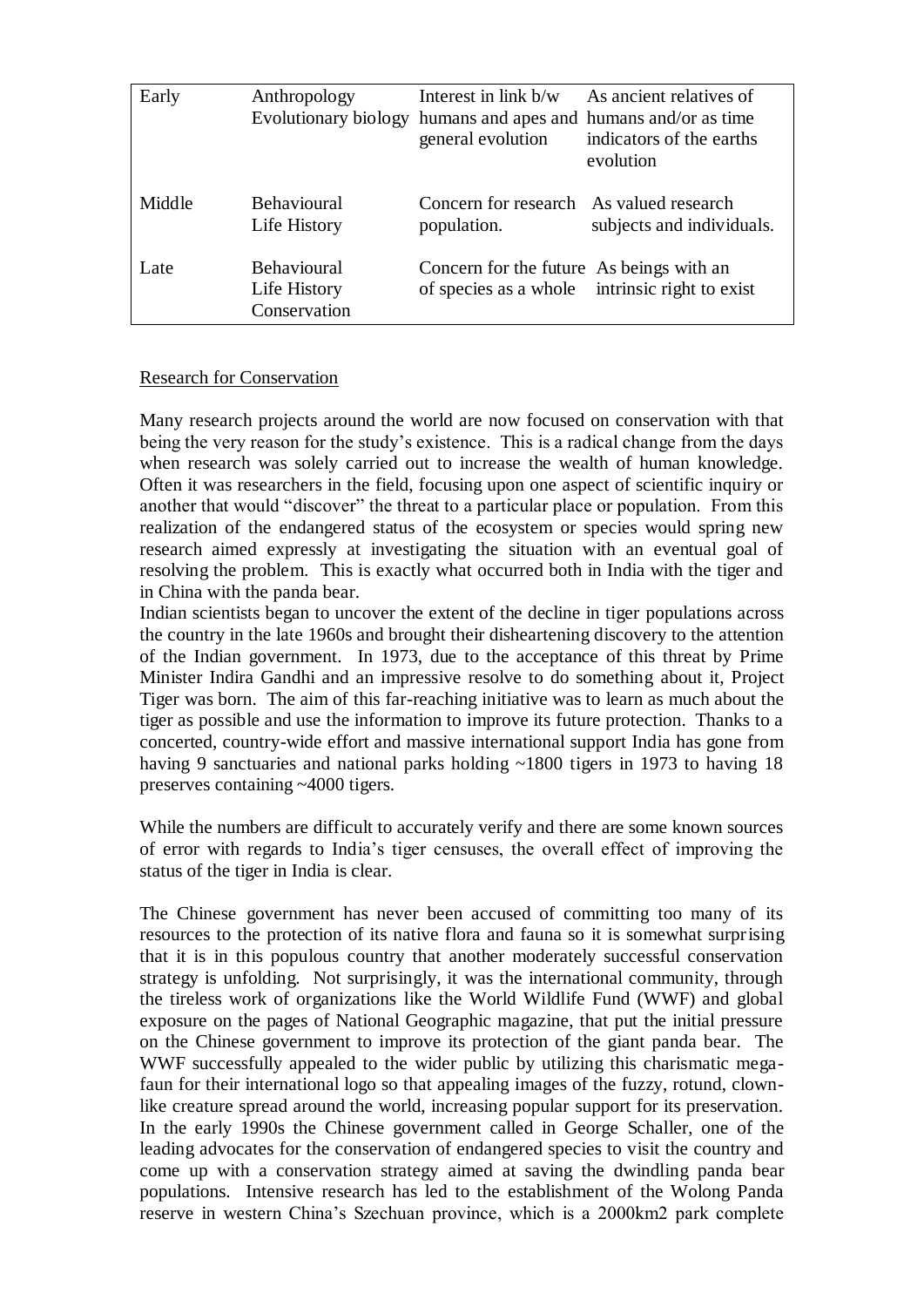with a captive breeding and reintroduction centre. Continued studies focus on the protection of the mountainous bamboo forests which are the home of the panda bear as well as on many aspects of giant panda ecology.

There are hundreds of conservation biology study projects around the world aimed at protecting and preserving all manner of field, flower, bird and bear. From sea turtles, to golden lion tamarins, freshwater lakes to wildflowers, research is growing hand in hand with conservation to improve the future wellbeing of the earth and its inhabitants, not the least of which are humans.

### **Why is Research important to Conservation?**

It is universally agreed that conservation of resources, species, ecosystems etc. is vital to the sustainable future of life on the planet. However what is not yet clear is how one goes about "conserving". Is it enough to simply leave things as they are by limiting access to them or use of them? Unfortunately the answer to this is a resounding "no" because we are now aware, at least to some degree, of the complex structures, processes and inter-relationships that exist within and between all living organisms. The thrust of conservation research is to aid in the determination of planning and policy with regards to a particular biological system as well as to increase the efficiency and effect of those policies.

For example, with regards to a forest patch that is under threat from development, a conservation biologist might investigate the role that that patch plays in the greater eco-systemic functions of the area, the species diversity and wealth that inhabits the forest, the species of primary importance to the health of the patch and the relationship between those species and others. If one is to work to protect a place then it is important to know what is being protected. What is the underlying structure of the ecosystem that makes it the way it is? What are the internal and external threats to the environment and how do they exhibit themselves? What negative effects would result from the destruction or fragmentation of the area in question? This last point is particularly poignant with regards to development.

Examples abound from around the world where development has been implemented only to result in extreme, unforeseen (or sometimes purposefully hidden) consequences that have had terrible detrimental effects either on the environment or on the people living in the area (or, more commonly, on both).

Often, conservation researchers are vital to the organization and management of national parks, reserves and other protected areas. It is research that determines which areas are most important to protect and why, the size of the proposed park or reserve as a function of the species being targeted for protection, the amount and type of encroachment that is feasible in particular parts of the protected area etc. Subsequent to the development of the park or reserve, further research is required to constantly monitor the success of the instituted conservation strategy measured in terms of the health of the system, the stability of the protected populations, the maintenance of the buffer zone etc. Past examples have demonstrated that simply making an area into a national park is not enough. In eastern Africa for example, fencing areas off from the rest of the countryside created many national parks. This had the effect of caging the animals and severely restricting their annual migration patterns that required a much more extensive land area than the parks afforded. The result was the degradation of the parks' resources from overgrazing and increased levels of starvation among certain grazing populations when, in addition to the low fodder levels, water became scarce. Other examples of the ineffectiveness of